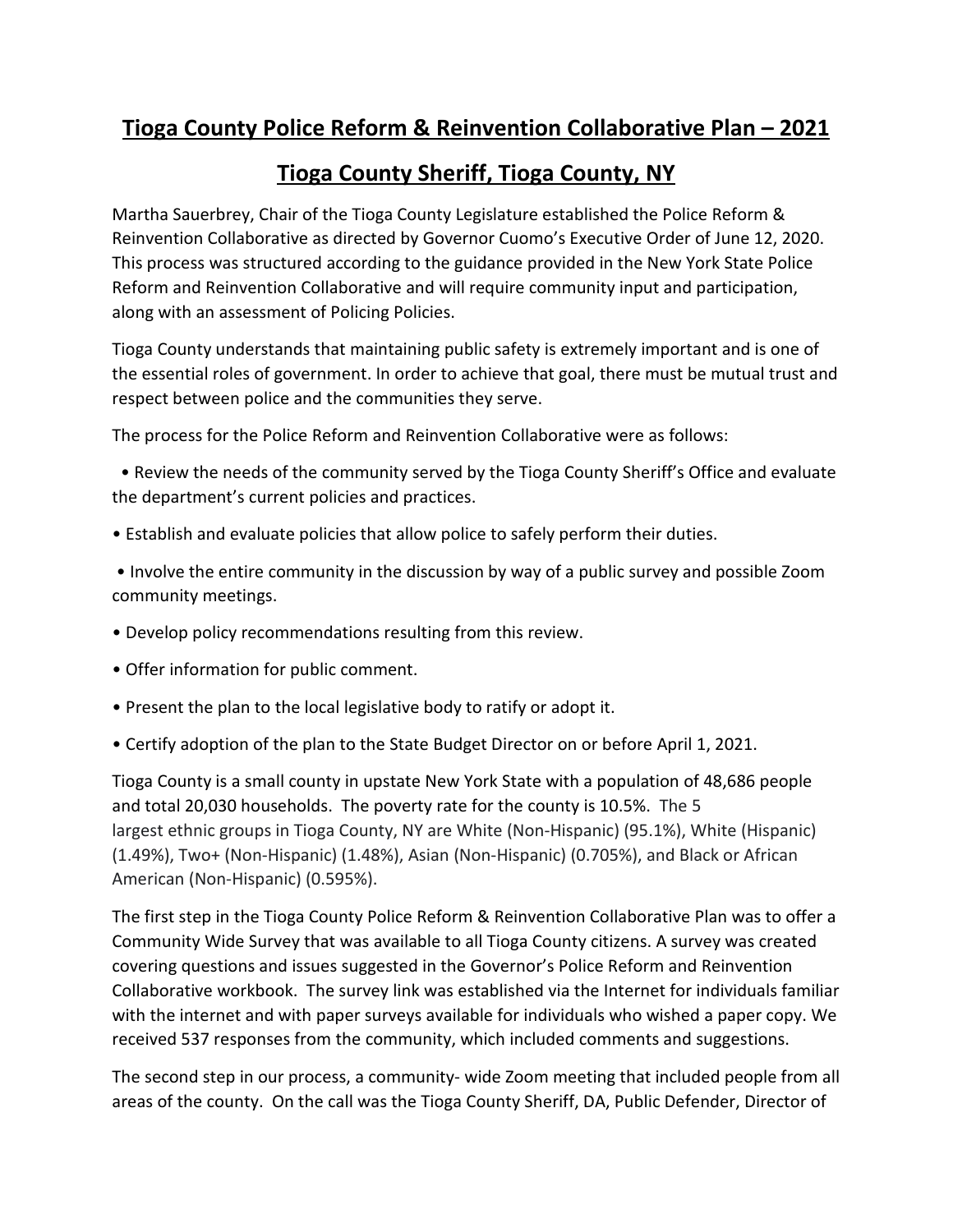Mental Health, Director of Probation, Police Reform Committee Member, Chair of the Tioga County Legislature and local media. The call most importantly consisted of citizens from every town in the County. Questions were posed to the Sheriff, which came from the Community Survey. The Sheriff was asked to explain process, policies, and recent changes to the law. The next part of the Community Conversation was an opportunity for the community to pose questions to the Sheriff and share comments.

During the presentation, the Sheriff explained the Accreditation Process of the State of New York and explained that each of the four divisions, which operates within the Office of the Sheriff in Tioga County, actively participates in, and has been awarded Accreditation.

Accreditation is a process, in which an agency must validate their operating policies and procedures and conforms to, or exceeds, standards established by a group of independent professionals within the Public Safety profession. These standards represent, and are widely accepted as Best Practices within the Public Safety field, and are meant to promote effective operations which are efficient, transparent, and promote public confidence. The Tioga County Sheriff's Office has a Use of Force Policy that governs its necessity. Use of Force is outlined in Policy #19 in the department's Policy and Procedures manual.

During the validation process, each division is inspected and evaluated by a team of independent professionals to verify that all applicable standards have been implemented. Collectively, more than 466 standards were reviewed and declared to have met or exceed the respective standards.

Accreditation is a significant accomplishment. It demonstrates an agency's commitment to establishing and maintaining high standards, which meet or exceed expectations of quality in the Public Safety field.

| <b>Division</b>            | <b>Standards</b> | <b>Accrediting Organization</b>                   |
|----------------------------|------------------|---------------------------------------------------|
| Law Enforcement            | 109              | <b>INYS Law Enforcement Accreditation Council</b> |
| Corrections (Jail)         | 166              | <b>NYS Sheriff's Association</b>                  |
| Civil Office               | 121              | NYS Sheriff's Association                         |
| <b>E911 Communications</b> | 70               | <b>NYS Sheriff's Association</b>                  |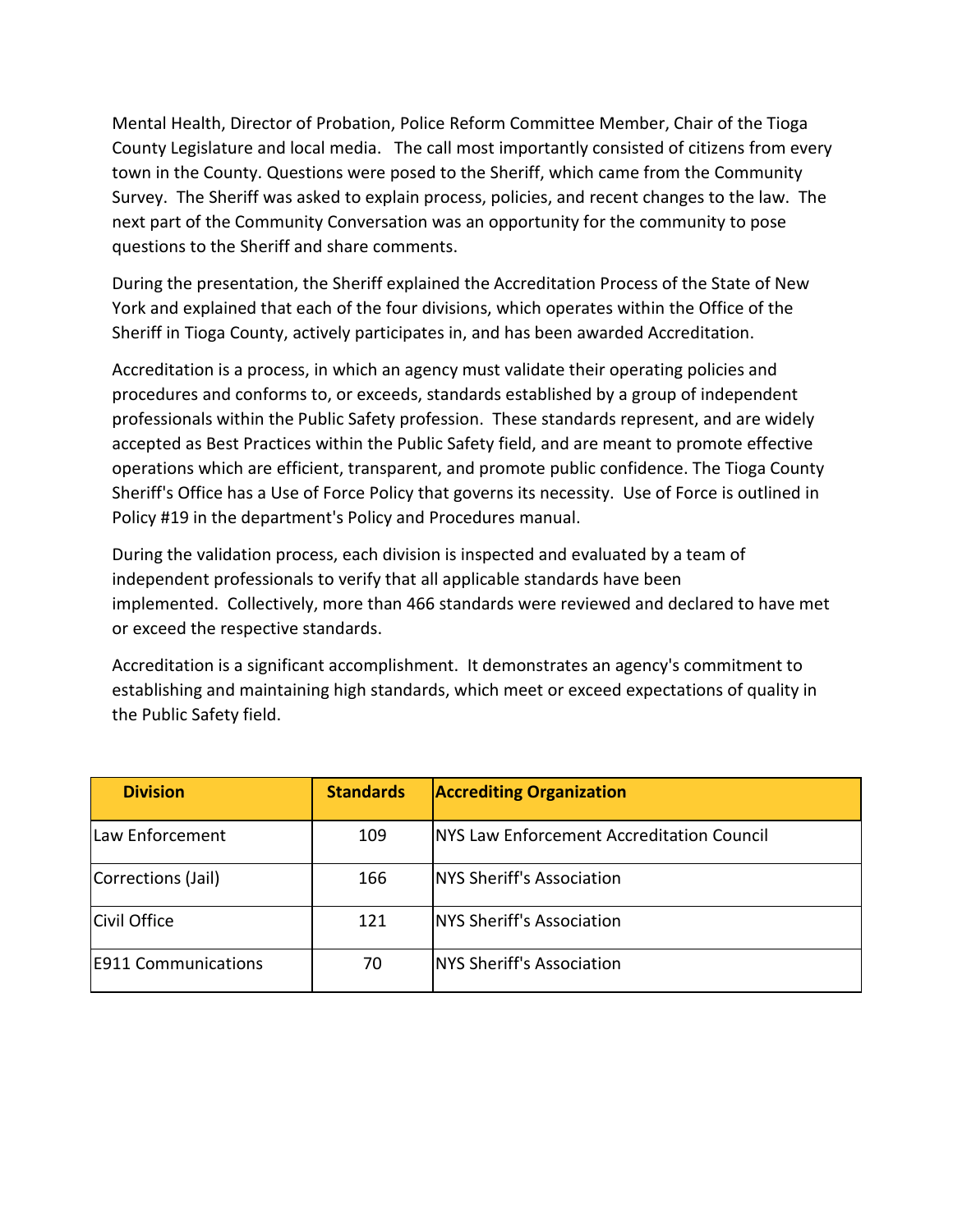## **What we learned in our community conversation was:**

- The community would like the Sheriff's Office to build a positive relationship with the youth of Tioga County.
- They would like Officers to have more training on demonstrations and community bias.
- Community Conversation on Police issues: There was interest from a member of the community to meet regularly to discuss Policing in Tioga County and bring people together of different opinions to discuss issues.
- Body Cameras were a point of discussion and thought to have been a helpful tool in policing.
- Comments were shared concerning Mental Health incidents and whether officers are trained to handle issues when people are in a mental health crisis rather than committing a crime. They thought the idea of a ride-along Mental Health staff person was worth investigating but may not be practical.

## **Tioga County Plan for Police Reform and Reinvention (Draft):**

The Sheriff's Office will look for more opportunities for Deputies to connect with the youth of the community. Examples would be participating in the Annual Touch a Truck event, a truck and vehicle display that allows children and adults to get a close up look at Snow Plows, Fire Trucks and Police Cars. This would be an opportunity for young people to speak with an officers and establish a stronger relationship. The Corrections Christmas Party will be brought back working with Tioga Opportunities Inc. or another community organization to provide a holiday meal and pass out Christmas presents to the children of the community. The Sheriff's Office will continue to support Sheriff's Summer Camp and send children of the community for two weeks of summer camp. Officers would be open to speaking with community members and community organizations on what it's like to be a Deputy and share experiences.

The Tioga County Sheriff is in the process of more extensive training in de-escalation and community bias through the New York Municipal Insurance Reciprocal (NYMIR) and will recommend policies that comply with specific training. NYMIR hosts extensive training programs for Law Enforcement on issues ranging from Emergency Vehicle Operations Course, (EVOC) for Law Enforcement, to The Varying Constitutionality of Searches by Canine Units, and more.

There was interest from a member of the community that community meetings should be organized to meet on a regular basis to discuss Policing in Tioga County. The goal was to bring people together of different opinions to discuss issues. The Sheriff's Office is open to participating and suggests that community members take the lead on the planning and organization of such an event.

The Sheriff supports the idea Body Cameras and is concerned about the cost of retaining the cost of video, as currently the video is extremely expensive to store and it is not something his current budget can support. Moving forward the Sheriff's Office will work with the IT Department to research affordable options and decide which is best for use for his Deputies. He will then present a proposal to the Legislature as part of the 2022 budget plan.